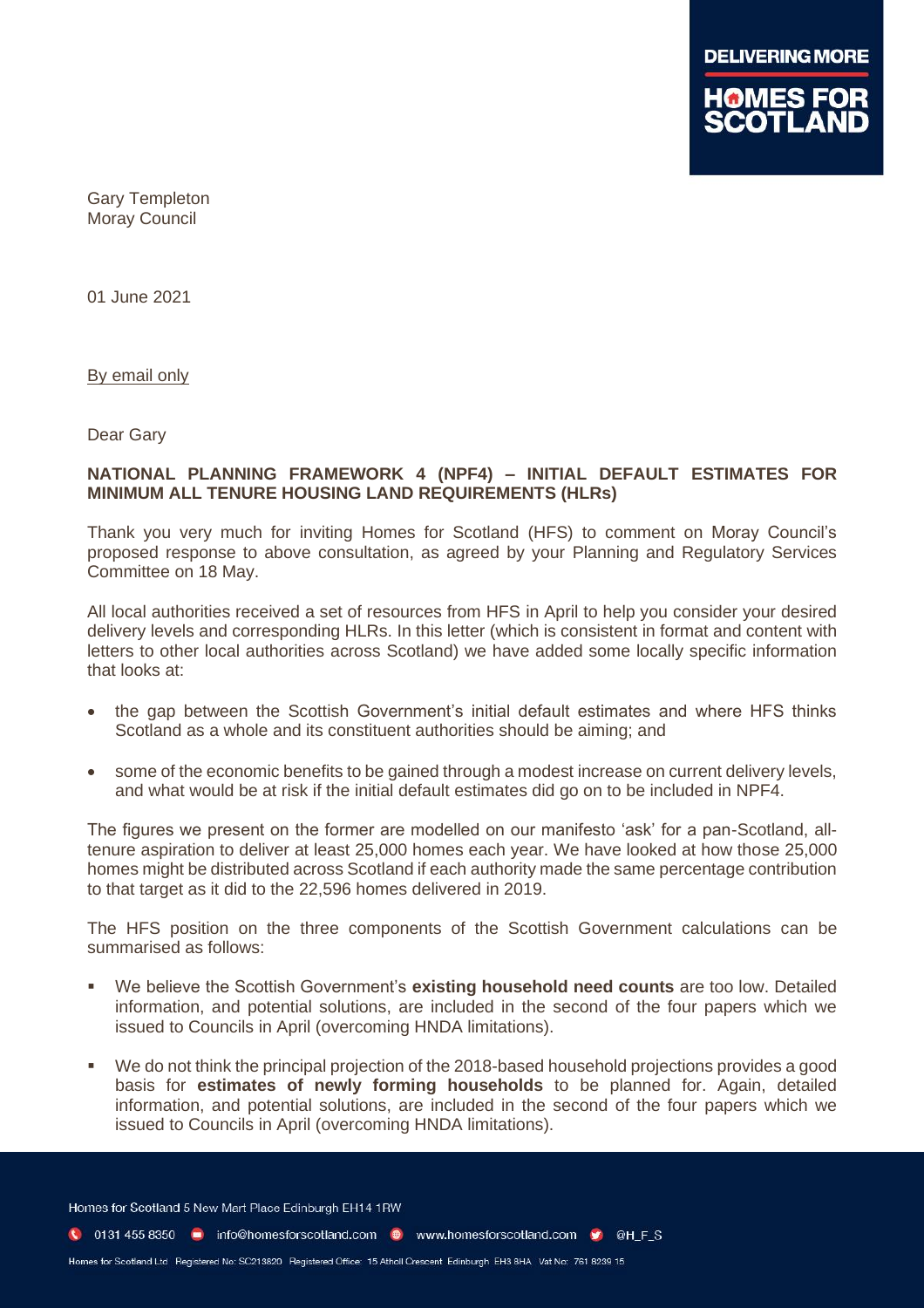

• We accept the Scottish Government's **flexibility allowance** levels.

Additionally, we believe it is the 2019 **completion figures** that should be considered, rather than the 10-year average suggested by the Scottish Government and included in your table. This is because the 10-year average takes Scotland halfway back to the depth of the post-global financial crisis recession and does not serve the policy objective of increasing housing delivery. HFS notes that Moray Council's own completion figure for 2019 (at 443) was quite like the 2010-19 10-year average of 451.

Turning to the figures for Moray, we hope the additional tables in this letter are of use on top of the resources already provided.

You are proposing to increase the Scottish Government figures as follows:

|                     | A<br>Existing<br><b>Need</b><br>Count | B<br>Newly forming<br>households<br><b>Estimate</b> | $(A+B)$<br>Need +<br>Demand<br>Estimate | Adjustment<br>to reflect<br>2019<br>completions<br>and policy<br>aspiration<br>to increase<br>delivery | Flexibility<br>allowance<br>(25% or 30%<br>in with Scot<br>Gov levels) | <b>Minimum</b><br><b>HLR</b> |
|---------------------|---------------------------------------|-----------------------------------------------------|-----------------------------------------|--------------------------------------------------------------------------------------------------------|------------------------------------------------------------------------|------------------------------|
| Moray<br><b>IDE</b> | 200                                   | 1,200                                               | 1,450                                   |                                                                                                        | 400                                                                    | 1,850                        |
| Moray<br><b>LAE</b> | 480                                   | 2,180                                               | 2,660                                   |                                                                                                        | 798                                                                    | 3,458                        |
| <b>HFS</b><br>model | $480 +$                               | $2,180 +$                                           | $2,660 +$                               | 4,901                                                                                                  | 1,471                                                                  | 6,372                        |

| Table 1: Scottish Government and Moray Council Figures and HFS Model |  |  |  |  |  |  |
|----------------------------------------------------------------------|--|--|--|--|--|--|
|----------------------------------------------------------------------|--|--|--|--|--|--|

HFS welcomes your willingness to challenge and amend the Scottish Government's individual default estimates and agrees that they would inhibit you in planning for positive outcomes for your area.

HFS would support significant further upward adjustments of the initial default estimates of need and demand, as your proposed locally adjusted estimate is still falling short of your completion levels (whether looking just at 2019 or your 10-year average) and so do not support the objective of increasing housing delivery, or wider policy objectives. Our model reflects what that upward adjustment could look like if local authorities collectively achieved the HFS policy target of delivery at least 25,000 homes of all tenures each year. It rolls forward the proportionate contributions to supply that each local authority made in 2019, when 22,596 homes were delivered across Scotland. Corresponding minimum all-tenure HLRs are shown, for contrast. The HFS excel spreadsheet, circulated previously, holds our workings on this.

Homes for Scotland 5 New Mart Place Edinburgh EH14 1RW

C 0131 455 8350 C info@homesforscotland.com C www.homesforscotland.com C @H\_F\_S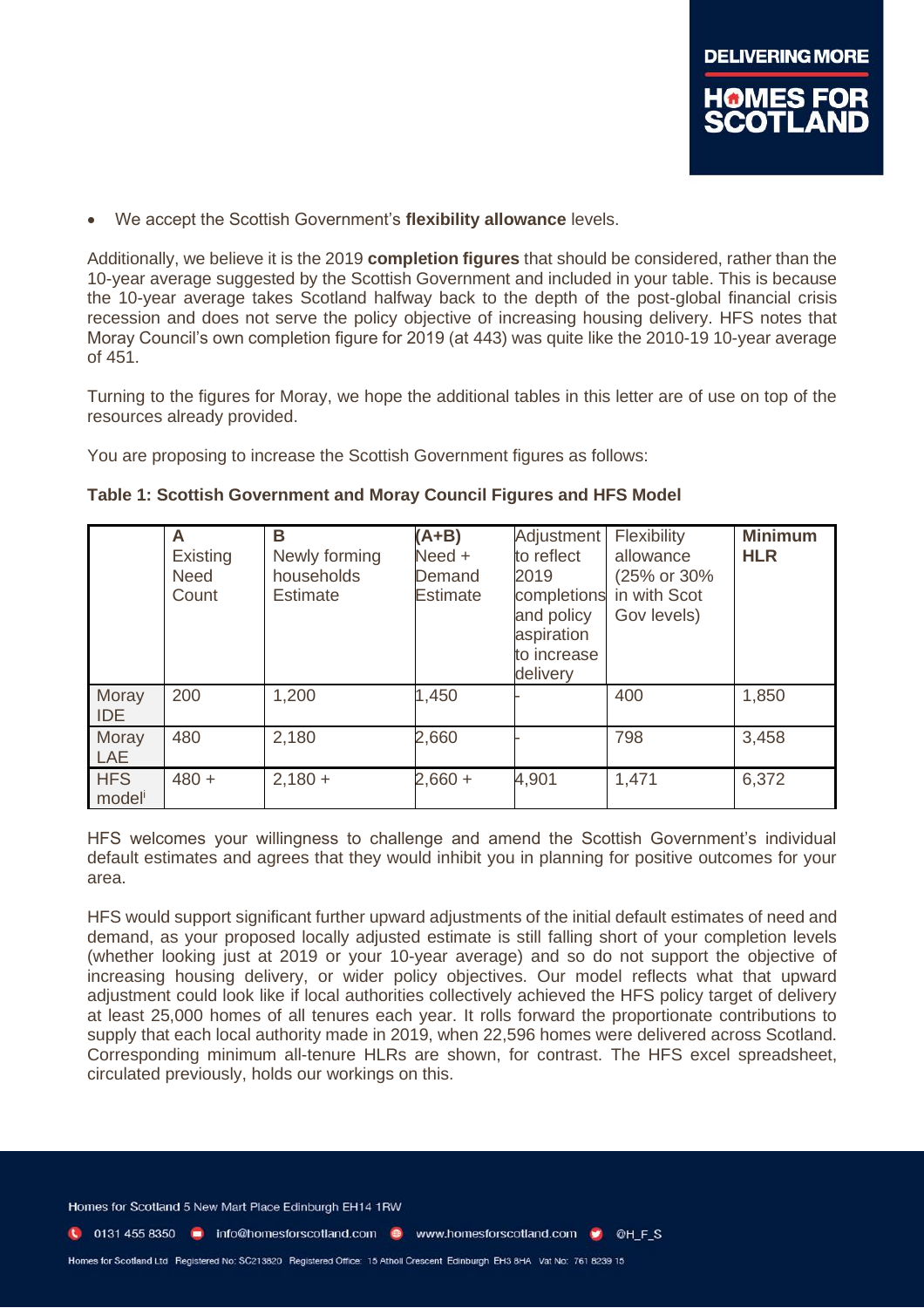

### **Moray Existing Need Count:**

Like you, HFS believes the Scottish Government's existing household need counts are too low. We support your willingness to increase the Existing Need Count. Whilst it is not clear from your committee report what local information the proposed increase from 200 to 480 is based on, HFS is in no doubt that there will be significantly more households in existing housing need that are accounted for by the Scottish Government, given their count reflects on the very most acute forms of need (homeless households in temporary accommodation and households that are both overcrowded and contain at least one concealed family (excluding single people).

As you will have seen in the papers we circulated to all authorities in April, we advocate the use of household surveys to rectify this evidence gap. A general position which we are taking at this stage is that HFS cannot support any MATHLRs that are not based on fuller evidence of need and demand in individual authority areas and across Scotland as a whole. In short, this means that whilst HFS strongly supports your recognition that the Scottish Government existing need count figure is much too low, and your willingness to promote a higher figure, we cannot endorse your specific figure of 480 at this stage. It is however a positive step in the right direction.

The HFS paper on overcoming HNDA limitations (as previously circulated) identifies reasons why the Scottish Government existing need counts have come out so low. The primary issue is the very narrow definition of existing household need. The Scottish Government only counts:

- homeless households in temporary accommodation; and
- households of more than 1 person which are both overcrowded and concealed.

Table 2 gives examples of other types of existing household need that the HNDA toolkit does not acknowledge or attempt to count, and which local authorities may wish to make provision for in their locally adjusted estimates. Your proposal to increase the existing need count from 200 to 480 is a positive step in the right direction. Subject to any further information you can provide on the information sources used so far, HFS considers there is likely to be a robust case for a much greater increase to that figure to account for wider existing need.

### **Table 2: Households Excluded from the NHDA Existing Household Need Count**

| <u>I vne of Existing Household Need</u>                                                                                                                      | <b>Description and Example</b>                                                                                                                                                                                    |
|--------------------------------------------------------------------------------------------------------------------------------------------------------------|-------------------------------------------------------------------------------------------------------------------------------------------------------------------------------------------------------------------|
| An overcrowded<br>(but not concealed)<br>household.                                                                                                          | A household living in a home that has too few<br>bedrooms for the family members (for<br>example a family with a boy and a girl but<br>only 2 bedrooms).                                                          |
| Households that are <b>concealed</b> (but not<br>overcrowded).                                                                                               | A household that wants but does not have a<br>home of their own (for example a young<br>family living with grandparents).                                                                                         |
| Single person households in need (even<br>if both overcrowded and concealed) (e.g.<br>adults living in HMOs or with friends / parents<br>/ other relatives). | For example, an adult son or daughter<br>forced by circumstance to be still living with<br>a parent. If they wanted to form a home with<br>a partner they would be 'counted', as a<br>single person they are not. |

Homes for Scotland 5 New Mart Place Edinburgh EH14 1RW

C 0131 455 8350 m info@homesforscotland.com . www.homesforscotland.com . @ @H F S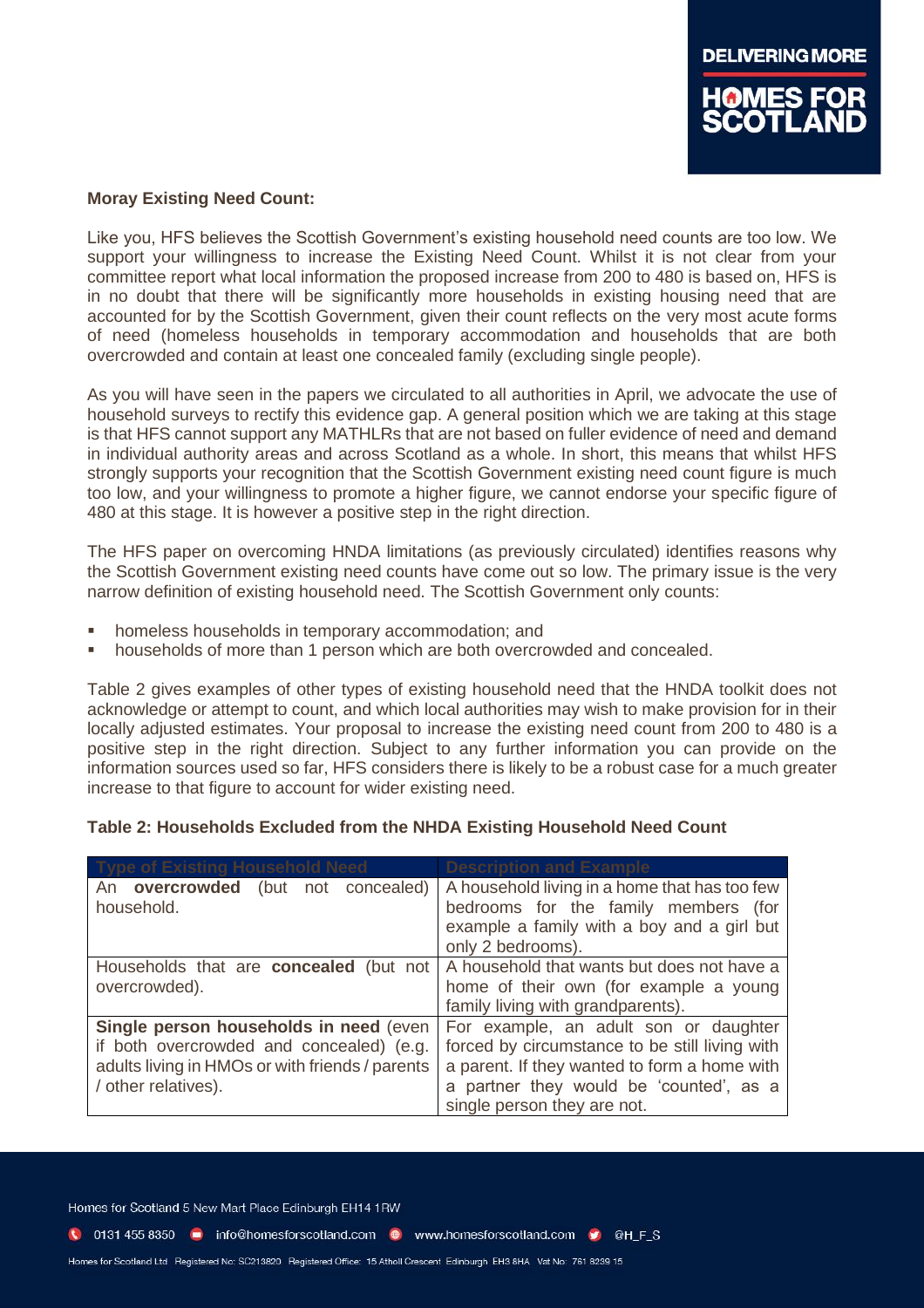

| unfit.                                                                                                    | Those living in homes that are <b>physically</b> For example, a family living in a home with<br>very poor condition roof / walls / ceiling. |  |  |
|-----------------------------------------------------------------------------------------------------------|---------------------------------------------------------------------------------------------------------------------------------------------|--|--|
| Households in homes that are <b>not</b>   For example, a family that is struggling<br>affordable to them. | financially and spending more than 50% of<br>their income on housing costs.                                                                 |  |  |
| Households in <b>unsuitable</b> homes.                                                                    | For example, a family with children living in<br>a home with no private outdoor space.                                                      |  |  |

### **Moray Newly Forming Households Estimate:**

HFS does not think the principal projection of the 2018-based household projections provides a good basis for estimates of newly forming households to be planned for. Detailed information, and potential solutions, were included in the second of the four papers which we issued to Councils in April (overcoming HNDA limitations).

HFS welcomes the Moray Council's proposal to increase the estimate of newly forming households, to reflect past completion rates, in-migration, and the Council's positive policy intentions for the area. This is something few other authorities have done and HFS will highlight this to the Scottish Government as a positive. However, and as above, whilst HFS strongly supports your view that the Scottish Government estimate of newly forming households is too low, and your willingness to promote a higher figure, we do not have enough information to endorse your specific figure of 2,180 at this stage. It is however a positive step in the right direction.

### **Policy Thinking:**

As well as the HNDA paper already mentioned, the resources distributed in April included a paper on Policy Thinking for Locally Adjusted Estimates. One area of policy thinking we have highlighted is around the economic benefits of housing delivery. The table shows a selection of the benefits that were achieved through home building in Moray in 2019, and the benefits that would be lost (by comparison) if delivery levels dropped to 140 (the annualised Scottish Government need and demand initial default estimate) or even 266 (the annualised Moray Council locally adjusted estimate of need and demand).

| <b>Moray</b>       | Per Home | Achieved 2019     | <b>Uplift at</b> | At risk at | At risk at |
|--------------------|----------|-------------------|------------------|------------|------------|
| <b>Measure</b>     |          | (443 homes built) | 490              | 140        | 266        |
| Jobs               | 4        | 1,772             | 188              | 1,212      | 708        |
| <b>GVA</b>         | 205000   | 90,815,000        | 9,635,000        | 62,115,000 | 36,285,000 |
| <b>Local Spend</b> | 5000     | 2,215,000         | 235,000          | 1,515,000  | 885,000    |
| Council Tax        | 990      | 438,570           | 46,530           | 299,970    | 175,230    |
| S75                | 5378     | 2,382,454         | 252,766          | 1,629,534  | 951,906    |

### **Table 2: Economic Benefits of Home Building in Moray**

Homes for Scotland 5 New Mart Place Edinburgh EH14 1RW

1 0131 455 8350 minfo@homesforscotland.com · www.homesforscotland.com • ©HFS

Homes for Scotland Ltd Registered No: SC213820 Registered Office: 15 Atholl Crescent Edinburgh EH3 8HA Vat No: 761 8239 15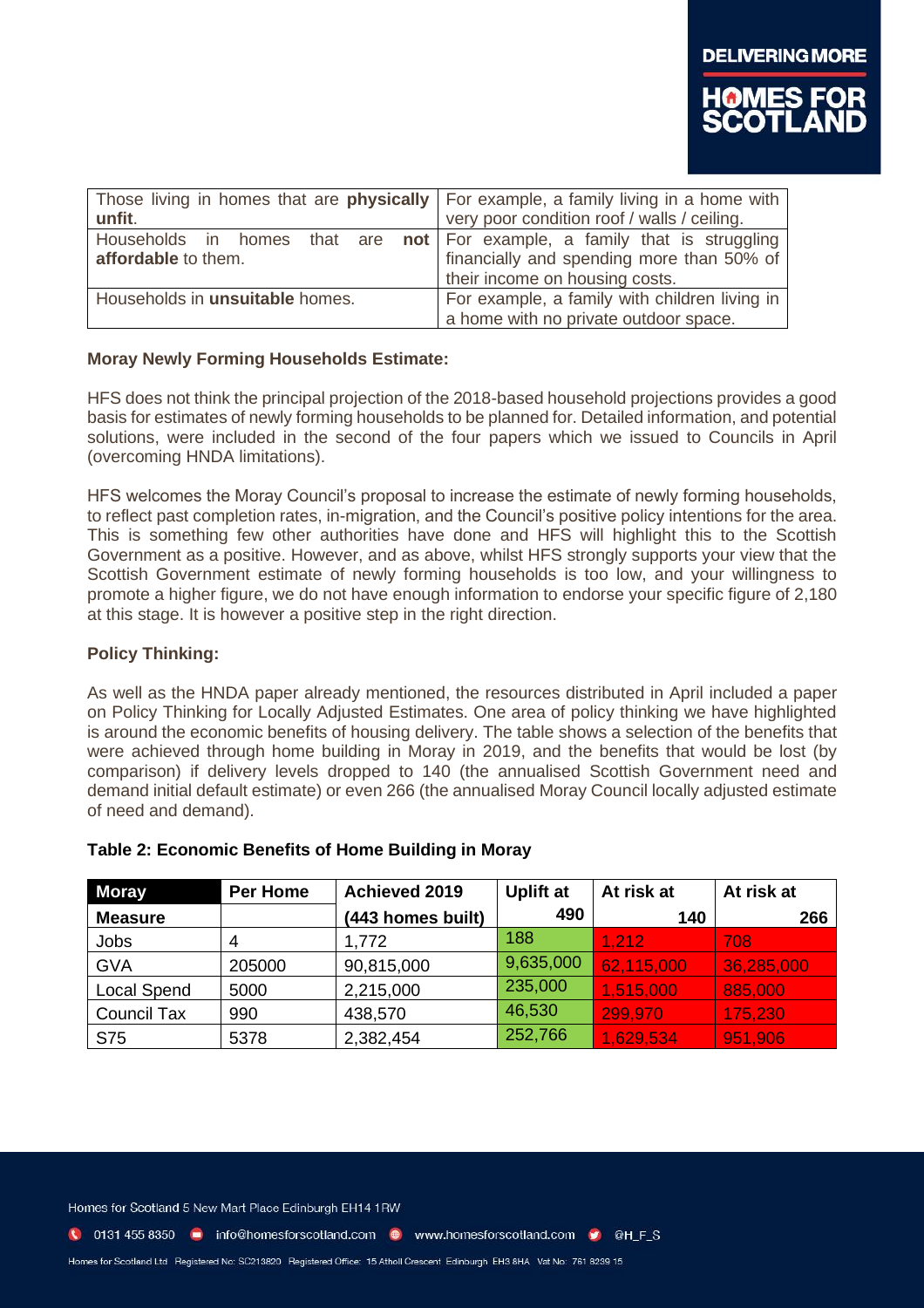We very much hope this letter, and the more detailed information in the resources which we shared earlier, help your thinking on inputs and locally adjusted estimates. If there is anything at all that you want to ask us, including anything in this letter or the wider resources that need to be clarified, please do not hesitate to get in touch with me.

HFS wrote to the Scottish Government on 29 April to ask that they give local authorities more time to report back on their Locally Adjusted Estimates. It is clear local authorities have had a lot of thinking and preparation to do ahead of commencing stakeholder engagement, and the 6 June deadline is fast approaching. With many authorities wanting to do their own HNDA work and/or being required to seek committee sign-off for their locally adjusted estimates, the time available feels just too squeezed for such an important and complex collaborative exercise. We are aware that, whilst the Scottish Government has not agreed to a blanket extension, some authorities have been given additional time in response to individual request. If Moray has been granted an extension, please let HFS know as this could provide scope for more joint working and consensus-building.

As we made clear in the set of resources we circulated in April, HFS has strong concerns about the process used by the Scottish Government to generate the MATHLRs and with the MATHLRs themselves. We want to keep working with local authorities and the Scottish Government beyond the current 4 June deadline to ensure NPF4 plays its part in planning positively and proactively for all parts of Scotland. You will receive a separate letter from HFS to all local authorities on this.

## **Summary on points of agreement and disagreement:**

### Agreement:

- The Scottish Government initial default estimate of existing household need is too low.
- The Scottish Government initial default estimate of newly forming households is too low.
- The Moray Council should promote higher figures that support positive outcomes.
- 30% is an appropriate flexibility allowance for Moray.

### Disagreement:

• Specific figures proposed as locally adjusted estimates, though they are positive steps in the right direction there is insufficient information available to fully review them, and the revised estimate of need and demand remains short of completion levels.

Thank you again for sharing your locally adjusted estimates with HFS for comment. Please continue to liaise with us as you finalise your return and copy us in when you do response to the Scottish Government. We would be happy to look at and comment on any revised figure or to provide any other assistance required.

Yours sincerely

*Tammy Swift-Adams*

Tammy Swift-Adams Director of Planning

Homes for Scotland 5 New Mart Place Edinburgh EH14 1RW

C 0131 455 8350 m info@homesforscotland.com . www.homesforscotland.com . @ @H F S

Homes for Scotland Ltd Registered No: SC213820 Registered Office: 15 Atholl Crescent Edinburgh EH3 8HA Vat No: 761 8239 15